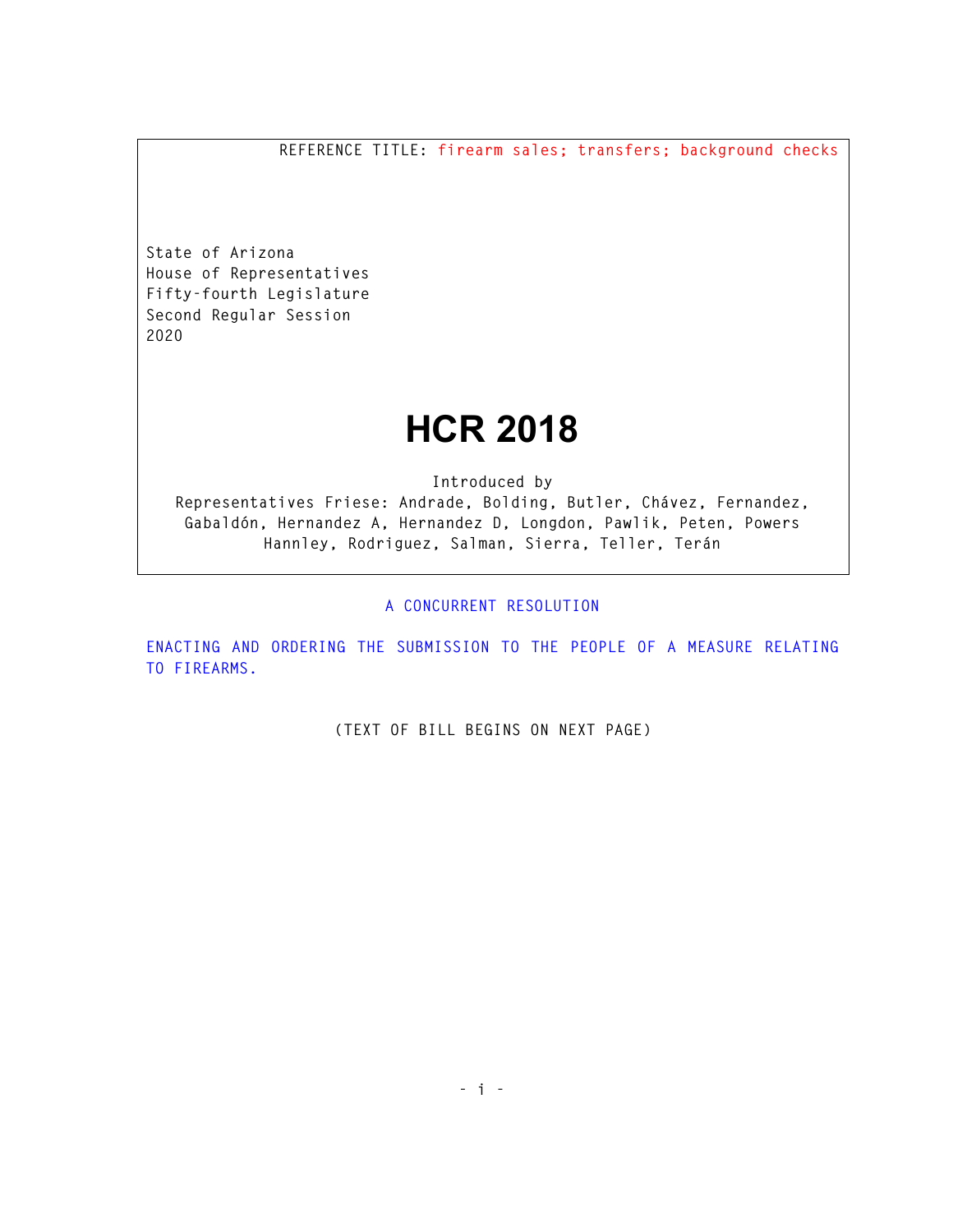**1 Be it resolved by the House of Representatives of the State of Arizona, 2 the Senate concurring: 3 1. Under the power of the referendum, as vested in the Legislature, 4 the following measure, relating to firearms, is enacted to become valid as 5 a law if approved by the voters and on proclamation of the Governor: 6 AN ACT 7 AMENDING TITLE 13, CHAPTER 31, ARIZONA REVISED STATUTES, BY 8 ADDING SECTION 13-3123; RELATING TO FIREARMS. 9 Be it enacted by the Legislature of the State of Arizona: 10 Section 1. Title 13, chapter 31, Arizona Revised 11 Statutes, is amended by adding section 13-3123, to read: 12 13-3123. Licensed firearm dealer sales or transfers; 13 background checks; exceptions; 14 classification 15 A. A PERSON MAY NOT SELL OR TRANSFER A FIREARM UNLESS 16 THE PERSON IS A LICENSED FIREARMS DEALER, THE PURCHASER OR 17 TRANSFEREE IS A LICENSED FIREARMS DEALER OR A LICENSED 18 FIREARMS DEALER FACILITATES THE TRANSFER PURSUANT TO 19 SUBSECTION B OF THIS SECTION. 20 B. IF NEITHER PARTY TO A PROSPECTIVE FIREARMS SALE OR 21 TRANSFER IS A LICENSED FIREARMS DEALER, THE PARTIES TO THE 22 TRANSACTION SHALL COMPLETE THE SALE OR TRANSFER THROUGH A 23 LICENSED FIREARMS DEALER IN THE FOLLOWING MANNER: 24 1. THE SELLER OR OTHER TRANSFEROR SHALL DELIVER THE 25 FIREARM TO THE DEALER WHO SHALL RETAIN POSSESSION OF THE 26 FIREARM UNTIL ALL LEGAL REQUIREMENTS FOR THE SALE OR TRANSFER 27 HAVE BEEN MET. THE DEALER SHALL PROCESS THE SALE OR TRANSFER 28 AS IF THE DEALER WERE THE SELLER OR TRANSFEROR. THE DEALER 29 SHALL COMPLY WITH ALL REQUIREMENTS OF FEDERAL, STATE AND LOCAL 30 LAW THAT WOULD APPLY IF THE DEALER WAS THE SELLER OR 31 TRANSFEROR OF THE FIREARM. 32 2. THE DEALER SHALL CONDUCT A BACKGROUND CHECK ON THE 33 PURCHASER OR TRANSFEREE PURSUANT TO 18 UNITED STATES CODE 34 SECTION 922(t) AND STATE AND LOCAL LAW. IF THE TRANSACTION IS 35 NOT PROHIBITED, THE DEALER SHALL DELIVER THE FIREARM TO THE 36 PURCHASER OR TRANSFEREE AFTER ALL OTHER LEGAL REQUIREMENTS ARE 37 MET. 38 3. IF THE DEALER CANNOT LEGALLY DELIVER THE FIREARM TO 39 THE PURCHASER OR TRANSFEREE, THE DEALER SHALL CONDUCT A 40 BACKGROUND CHECK ON THE SELLER OR TRANSFEROR PURSUANT TO 41 18 UNITED STATES CODE SECTION 922(t) AND, IF THE RETURN IS NOT 42 PROHIBITED, RETURN THE FIREARM TO THAT PERSON. 43 4. IF THE DEALER CANNOT LEGALLY RETURN THE FIREARM TO 44 THE SELLER OR TRANSFEROR, THE DEALER, WITHIN TWENTY-FOUR**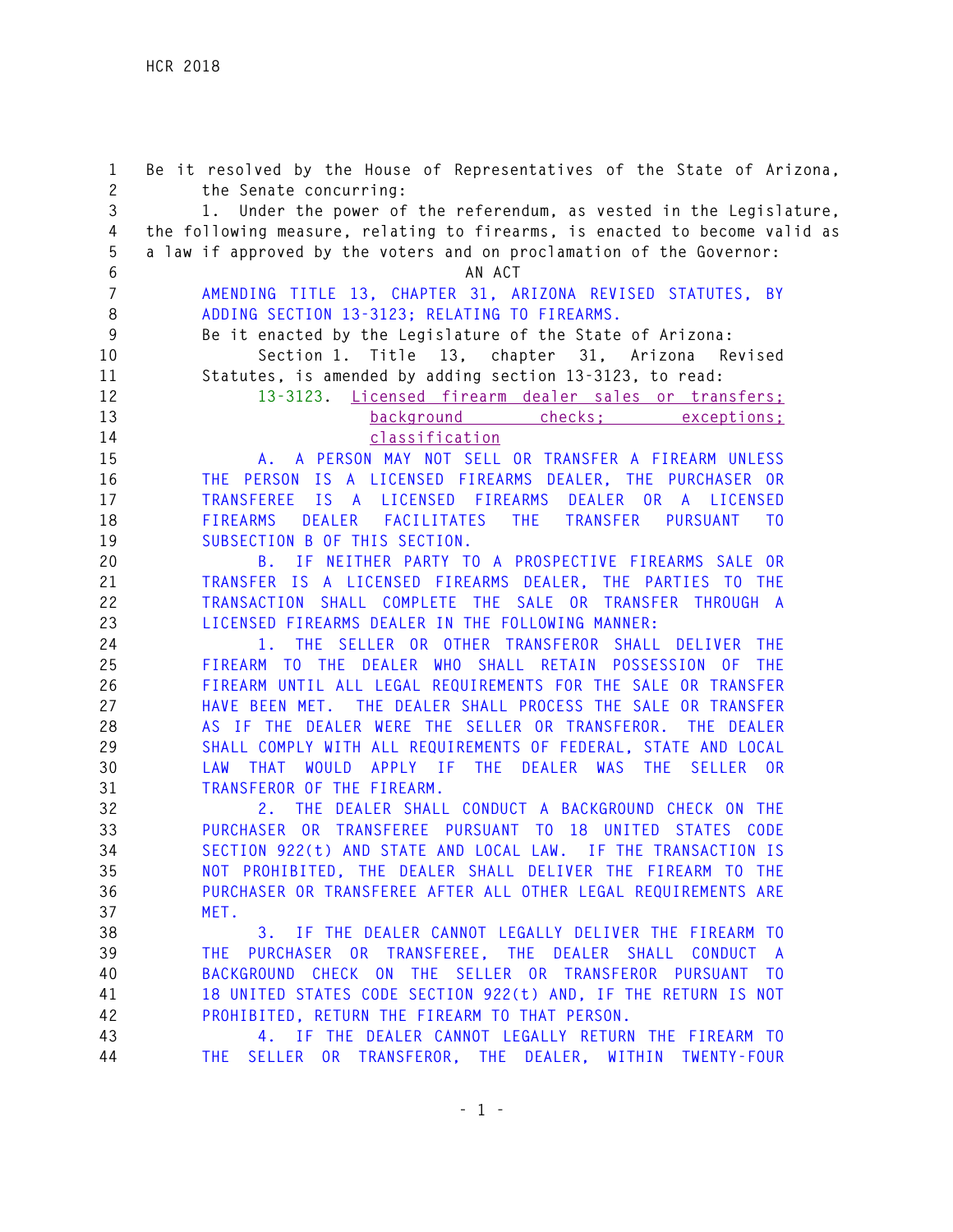**1 HOURS, SHALL DELIVER THE FIREARM TO THE NEAREST LAW 2 ENFORCEMENT AGENCY. 3 5. THE DEALER MAY REQUIRE THE PURCHASER OR TRANSFEREE 4 TO PAY A FEE OF NOT MORE THAN \$20 THAT COVERS THE 5 ADMINISTRATIVE COSTS INCURRED BY THE DEALER FOR FACILITATING 6 THE TRANSFER OF THE FIREARM, INCLUDING ANY APPLICABLE FEES 7 PURSUANT TO FEDERAL, STATE OR LOCAL LAW. 8 C. THIS SECTION DOES NOT APPLY TO ANY OF THE FOLLOWING: 9 1. A LAW ENFORCEMENT AGENCY IN THIS STATE, THE STATE 10 DEPARTMENT OF CORRECTIONS AND ANY PEACE OFFICER OR CORRECTIONS 11 OFFICER WHO IS ACTING WITHIN THE COURSE AND SCOPE OF THE 12 OFFICER'S EMPLOYMENT OR OFFICIAL DUTIES. 13 2. A UNITED STATES MARSHAL, A MEMBER OF THE ARMED 14 FORCES OF THE UNITED STATES OR THE NATIONAL GUARD OR A FEDERAL 15 OFFICIAL TRANSFERRING OR RECEIVING A FIREARM AS REQUIRED IN 16 THE OPERATION OF OFFICIAL DUTIES. 17 3. A GUNSMITH WHO RECEIVES A FIREARM SOLELY FOR THE 18 PURPOSE OF SERVICE OR REPAIR. 19 4. A COMMON CARRIER, WAREHOUSEMAN OR OTHER PERSON WHO 20 IS ENGAGED IN THE BUSINESS OF TRANSPORTATION OR STORAGE, TO 21 THE EXTENT THAT THE RECEIPT OF ANY FIREARM IS IN THE ORDINARY 22 COURSE OF BUSINESS AND NOT FOR PERSONAL USE BY THE PERSON. 23 5. A PERSON WHO IS LOANED A FIREARM SOLELY FOR THE 24 PURPOSE OF TARGET SHOOTING IF THE LOAN OCCURS ON THE PREMISES 25 OF A SHOOTING RANGE AND THE FIREARM IS AT ALL TIMES KEPT 26 WITHIN THE PREMISES OF THE SHOOTING RANGE. 27 6. A PERSON WHO IS UNDER EIGHTEEN YEARS OF AGE, WHO IS 28 LOANED A FIREARM FOR LAWFUL HUNTING OR SPORTING PURPOSES OR 29 FOR ANY OTHER LAWFUL RECREATIONAL ACTIVITY AND WHO IS ALLOWED 30 TO POSSESS A FIREARM PURSUANT TO SECTION 13-3111. 31 7. A PERSON WHO IS AT LEAST EIGHTEEN YEARS OF AGE AND 32 WHO IS LOANED A FIREARM WHILE THE PERSON IS ACCOMPANYING THE 33 LAWFUL OWNER AND USING THE FIREARM FOR LAWFUL HUNTING OR 34 SPORTING PURPOSES OR FOR ANY OTHER LAWFUL RECREATIONAL 35 ACTIVITY. 36 8. A PERSON WHO IS NOT A PROHIBITED POSSESSOR AND WHO 37 ACQUIRED THE FIREARM BY OPERATION OF LAW ON THE DEATH OF THE 38 FORMER OWNER OF THE FIREARM. 39 9. THE SALE OR TRANSFER OF AN ANTIQUE FIREARM. FOR THE 40 PURPOSES OF THIS PARAGRAPH, "ANTIQUE FIREARM" MEANS A FIREARM 41 OR REPLICA OF A FIREARM THAT WAS NOT DESIGNED OR REDESIGNED 42 FOR USING RIM FIRE OR CONVENTIONAL CENTER FIRE IGNITION WITH 43 FIXED AMMUNITION AND THAT WAS MANUFACTURED IN OR BEFORE 1898, 44 INCLUDING ANY MATCHLOCK, FLINTLOCK, PERCUSSION CAP OR SIMILAR 45 TYPE OF IGNITION SYSTEM AND ALSO ANY FIREARM USING FIXED**